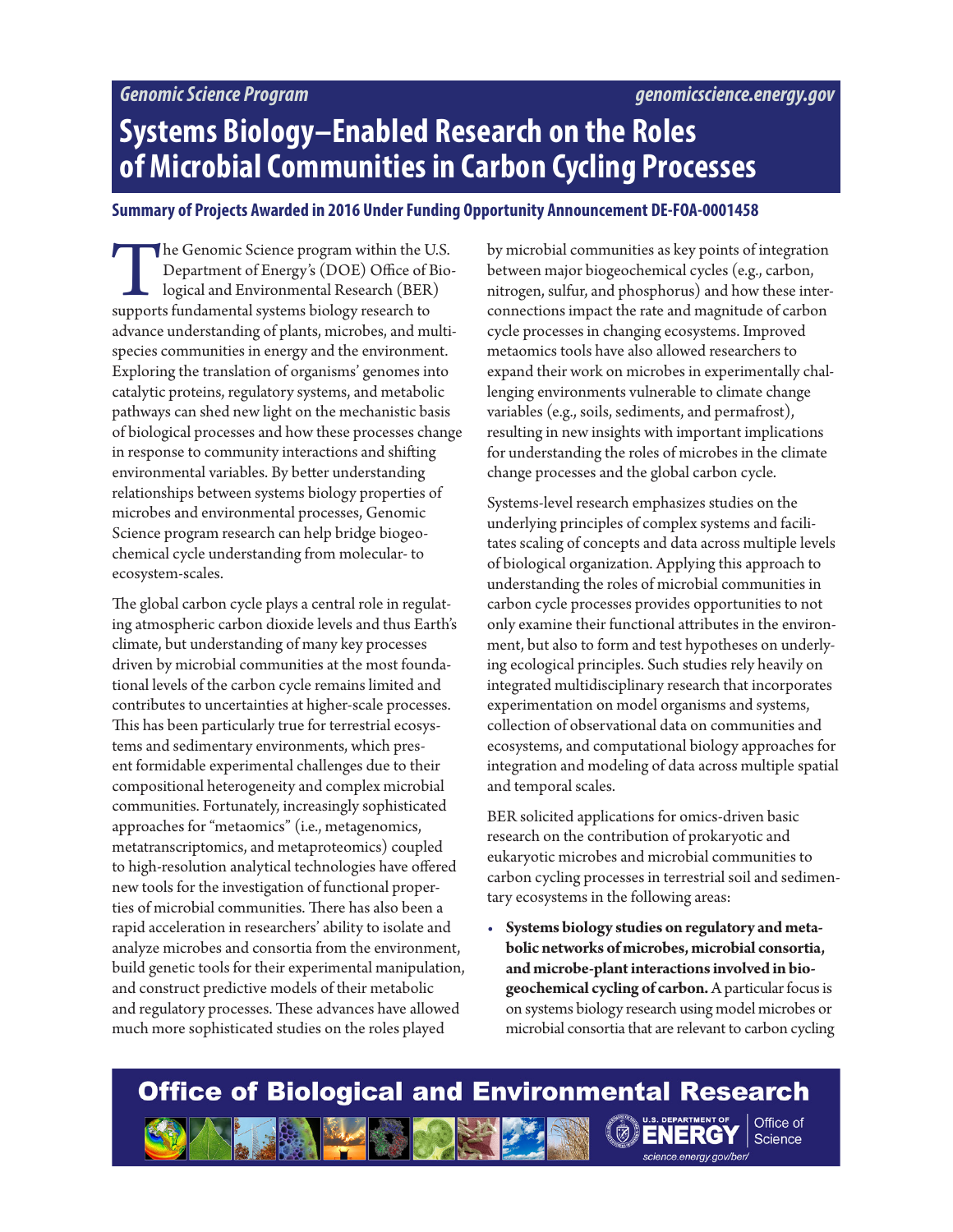processes in terrestrial ecosystems. Model systems should be carefully chosen to facilitate development of community-scale metabolic and regulatory models, examine fundamental ecological principles, and inform understanding of larger-scale biogeochemical processes in the environment of interest.

• **Development and application of omics approaches to investigate microbial community functional processes involved in carbon cycling in terrestrial ecosystems.** There is a need to adapt genome-enabled techniques (e.g., metagenomics, metatranscriptomics, metaproteomics, and community-scale metabolomics) to interrogate relevant

functional processes of microbes in terrestrial environments, either at field sites or using model micro/ mesocosms, and integrate resulting data into process understanding at the ecosystem scale. Applicants were encouraged to target key microbially mediated carbon cycling processes in terrestrial systems to predict responses to shifts in temperature, precipitation, carbon dioxide concentration, or other climate change variables.

## **2016 Awards**

## **A Trait-Based Framework for Linking Microbial Communities with Carbon Transformations Under Precipitation Change**

- **Principal Investigator:** Steve Allison (University of California, Irvine)
- **Collaborators:** Michael Goulden, Adam Martiny, Jennifer Martiny, Kathleen Treseder (University of California, Irvine), Eoin Brodie, Trent Northen (Lawrence Berkeley National Laboratory)

Global climate change is predicted to have broad effects on precipitation patterns across the world, and the potential for droughts of increased length and severity are a particular source of concern. There has been a great deal of study on the ecological implications of drought for plant communities, but impacts on complex microbial communities in the underlying soil and the biogeochemical processes they perform are not nearly as well understood. This project will examine the effects of drought conditions on carbon decomposition processes performed by soil microbial communities in southern California grasslands. The investigators will focus on key uncertainties revolving around "tradeoffs" made by important classes of microbes in balancing expression of traits associated with drought tolerance, resource acquisition, and growth yield. These traits are thought to play important roles in structuring microbial communities and determining overall rates of carbon decomposition under different water availability conditions. The team will use a coordinated approach integrating omicsdriven systems biology techniques, high-throughput

analytical technologies, and trait-based modeling frameworks. By understanding the ecological tradeoffs that influence microbial community structure and function under these conditions, the investigators hope to better predict the effects of drought on carbon cycling processes in grasslands ecosystems impacted by global climate change.

## **Determination of the Roles of Pyrophilous Microbes in Breakdown and Sequestration of Pyrolyzed Forms of Soil Organic Matter**

- **Principal Investigator:** Thomas Bruns (University of California, Berkeley)
- **Collaborators:** Matthew Traxler, Anthony Iavarone (University of California, Berkeley), Thea Whitman (University of Wisconsin), Igor Gregoriev (Lawrence Berkeley National Laboratory)

Wildfires are expected to become increasingly prominent in the western United States due to shifts in temperature and water availability associated with global climate change, but their impacts on molecularscale biogeochemical processes in soil remain poorly understood. Certain types of pyrophilous—or fireloving—fungi and bacteria are known to become more prominent in soils in the aftermath of fires, but community interactions of these organisms and their ability to consume carbon compounds that have been chemically altered by fire (i.e., pyrolyzed) are not well characterized. This project will examine the effects of wildfire on the structure and function of microbial communities and their subsequent decomposition of pyrolyzed soil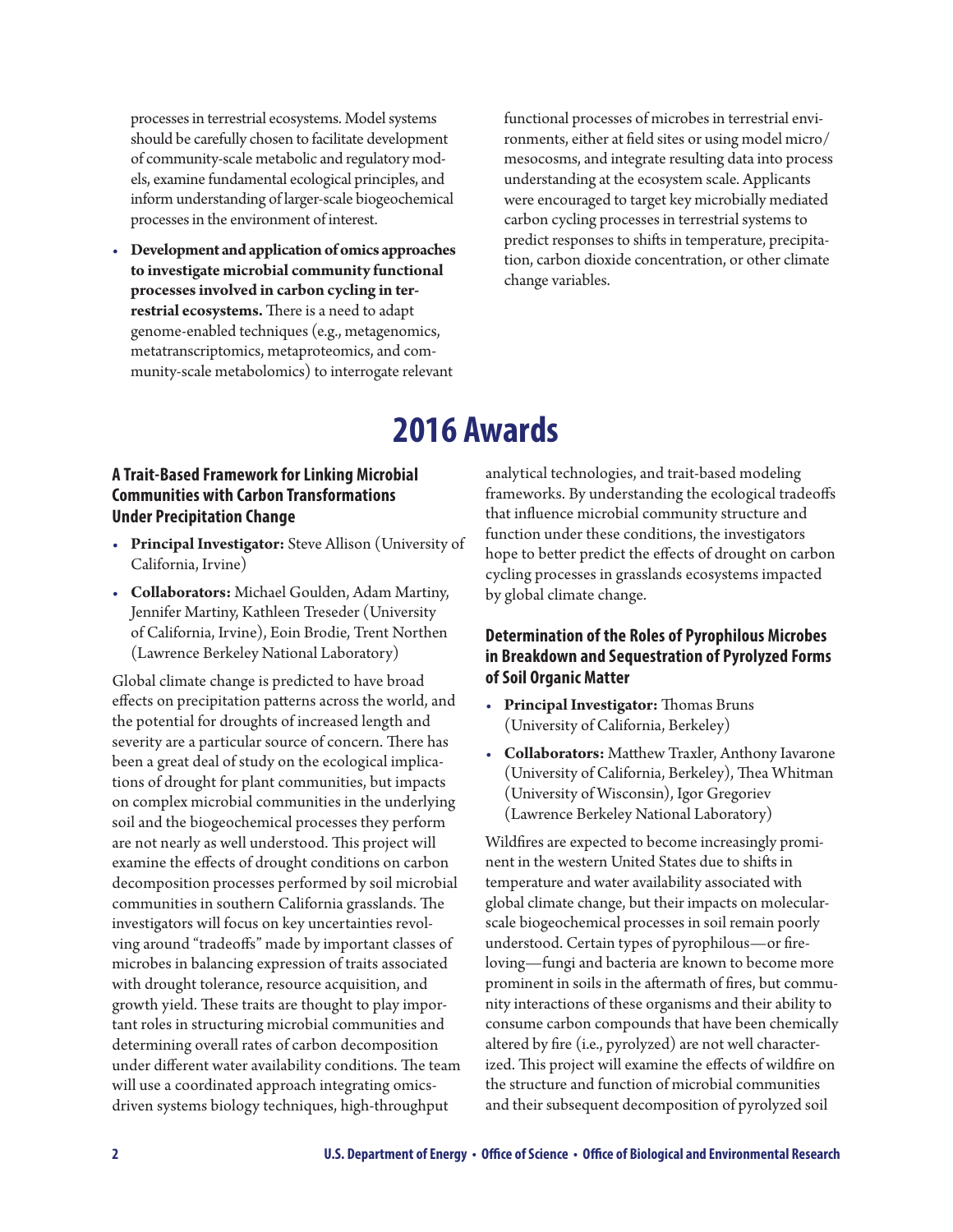carbon pools. To examine these processes under laboratory conditions, the study team will construct "pyrocosms" that allow controlled burning of experimental mesocosms representative of western forest soils. The investigators will then use metagenomic and metatranscriptomic analysis to track changes in microbial community composition and functional gene expression after a fire event. In parallel, stable isotope studies will be used to track consumption of pyrolyzed soil carbon and its subsequent movement through the microbial food web. This study will provide the first detailed analysis of the effects of wildfires on carbon cycling activities of soil microbial communities and advance understanding of molecular-scale consequences of global climate change.

#### **Microbial Metabolic Dependency and Its Impacts on the Soil Carbon Cycle**

- **Principal Investigator:** Daniel Buckley (Cornell University)
- **Collaborators:** Johannes Lehmann (Cornell University), Will Wieder (University of Colorado Boulder), Trent Northen (Lawrence Berkeley National Laboratory), Mary Lipton (Pacific Northwest National Laboratory)

Soils act as the critical foundation of most terrestrial ecosystems, but surprising gaps remain in our basic understanding of the biological processes that mediate decomposition of soil organic matter. The interplay of these processes with site-specific physical and chemical conditions ultimately determine whether soil carbon is stabilized in mineral complexes or released to the atmosphere. The degree to which microbial community structure and coordinated metabolic activities influence overall rates of decomposition and carbon storage and release in soil ecosystems remains an especially contentious question. This project aims to map and measure the complex web of carbon transformations carried out by microbial communities in soil environments. The technical approach developed by this team, which involves coupling of metaomics analysis of microbial community attributes and stable isotope tracking of carbon movement through multiple trophic levels, permits a more quantitative evaluation of these processes than would be possible using more traditional microbial ecology techniques. This approach will allow investigators to examine metabolic interdependencies between key community members, which are hypothesized to play a greatly underestimated role in determining

higher-order rates of decomposition. These processes have been primarily considered in terms of enzyme kinetics, so the results of this study could significantly alter understanding of the basic forces governing carbon cycling in soils.

## **The "Who" and "How" of Microbial Control over Soil Carbon Dynamics: A Multi-Omics, Stable Isotope Probing, and Modeling Approach**

- **Principal Investigator:** Kristen DeAngelis (University of Massachusetts Amherst)
- **Collaborators:** Seeta Sistla (Hampshire College), Erin Conlon (University of Massachusetts Amherst), Stuart Grandy, Serita Frey (University of New Hampshire)

Soils of North American forests host incredibly diverse communities of fungi and bacteria, but the functional implications of this diversity and its relevance to broader ecosystem processes is extremely difficult to assess. In this project, a team of researchers will explore carbon decomposition processes performed by fungal and bacterial communities of Harvard Forest, a longterm ecological research site in Massachusetts. The goal of the study is to evaluate which biological and environmental factors are most important in determining carbon use efficiency (CUE) in populations of microbes that employ differing ecological strategies. This information will allow the team to examine how overall community CUE is impacted by changes in key environmental variables and begin to link microbial CUE measurements to broader carbon cycle processes at the scale of the forest ecosystem. The project will use a nested experimental strategy incorporating physiological studies of organisms in pure culture, experimental microcosm systems of intermediate complexity, and field studies at Harvard Forest. A multiscaled modeling approach will be developed to incorporate data from the different lines of research; this will allow examination of carbon cycling processes at the levels of molecular decomposition mechanisms, integrated functional activities of microbial communities, and biogeochemical cycles of the forest soil ecosystem.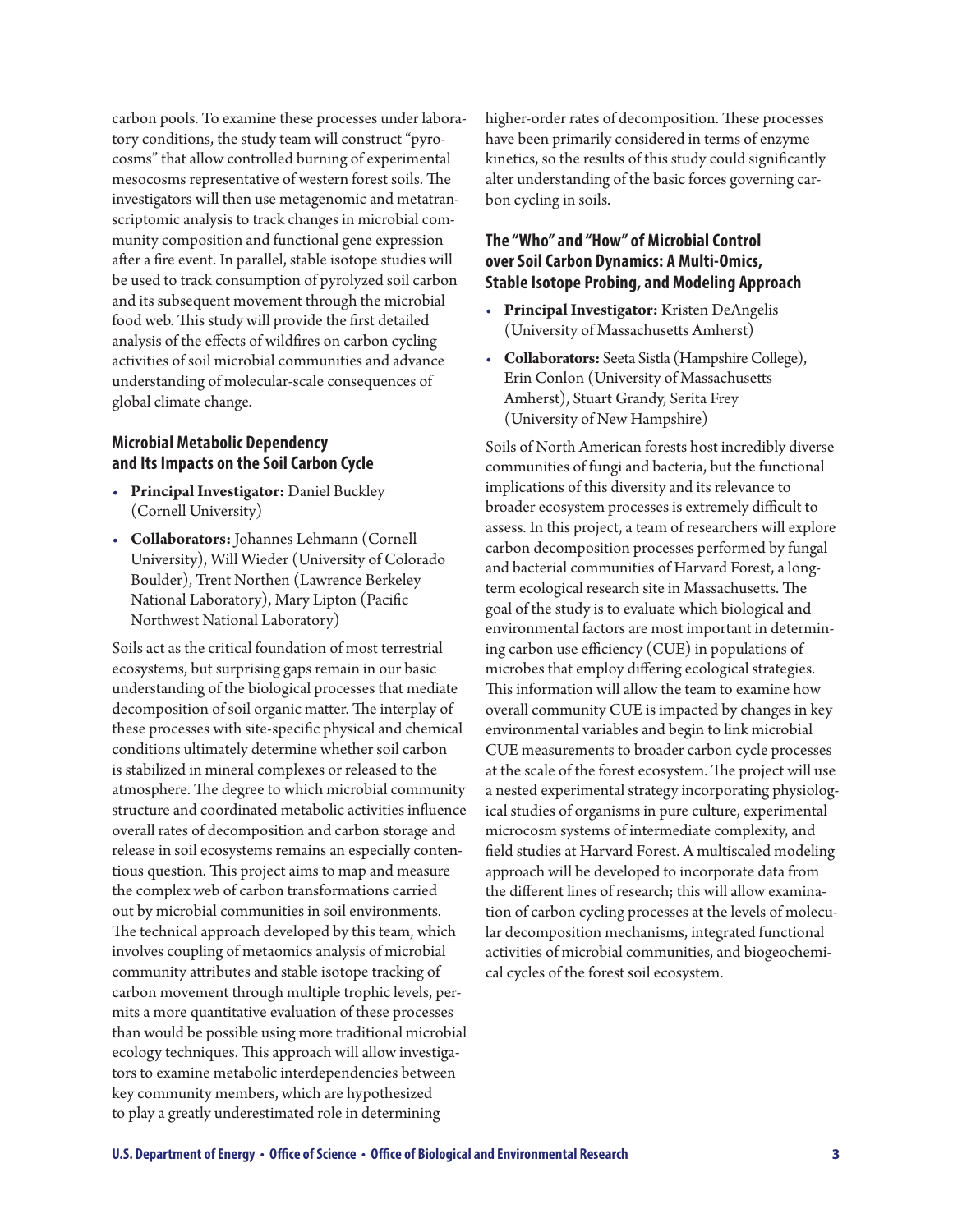## **Directing Traffic in the Rhizosphere: How Phage and Fauna Shape the Flow and Fate of Root Carbon Through Microbial Pathways**

- **Principal Investigator:** Mary Firestone (University of California, Berkeley)
- **Collaborators:** Rosemary Gillespie (University of California, Berkeley); Neo Martinez (University of Arizona); Jizhong Zhou, Zhili He (University of Oklahoma); Jennifer Pett-Ridge (Lawrence Livermore National Laboratory); Eoin Brodie, Javier Ceja-Navarro, Trent Northen (Lawrence Berkeley National Laboratory); Mary Lipton (Pacific Northwest National Laboratory); Angela Hodge (University of York)

When grasslands experience drought conditions, the amount of carbon entering soil via grass roots and related carbon decomposition processes are quickly affected. However, the roles of specific microorganisms involved in these changes—in particular understudied classes of organisms such as viruses and eukaryotic metazoans—remain unclear. This project will examine the roles of microbial communities in carbon cycle processes occurring in the rhizosphere of the common grass *Avena barbata* during experimental shifts in water availability. The team aims to dissect interactions at the root–microbe–soil interface and investigate particularly significant microbe-microbe interactions occurring between fungi, bacteria, archaea, viruses, and eukaryotic microbes. This work will involve a series of experimental systems escalating in relative complexity: a "root chip" to examine fine-scale relationships, mesocosms in controlled growth chambers to explore the microbe–plant–soil interface, and field studies at a grassland ecological research site. Systems biology techniques, stable isotope-enabled high-resolution imaging mass spectrometry (NanoSIMS), and computational modeling will be employed to measure functional processes; characterize relationships; and understand their influence on broader carbon cycle processes. This study should significantly advance understanding of biological processes driving carbon cycling in terrestrial grasslands impacted by droughts and provide a clearer view of the interactive roles of all members of these complex communities.

#### **Scaling the Microbial Ecology of Soil Carbon**

- **Principal Investigator:** Bruce Hungate (Northern Arizona University)
- **Collaborators:** Egbert Schwartz, George Koch, Paul Dijkstra, Benjamin Koch, Michelle Mack (Northern Arizona University); Ember Morrissey (West Virginia University); Jennifer Pett-Ridge, Steven J. Blazewicz, Peter Weber (Lawrence Livermore National Laboratory); Kirsten Hofmockel (Pacific Northwest National Laboratory)

While molecular systems biology techniques to assess the diversity and functional potential of microbial communities have grown increasingly sophisticated, linking the resulting information to more quantitative process measurements and relating it to higher-scale biogeochemical cycles remains a major challenge. The goal of this project is to develop a quantitative, omics-enabled stable isotope probing (SIP) methodology that will allow measurement of microbial substrate utilization and growth rates at the level of defined taxa. The approach will involve the combination of metagenomics and transcriptomic community characterization with several analytical technologies that allow more quantitative functional analysis (e.g., NanoSIMS and Chip-SIP) and development of new modeling approaches that permit scaling of data from microscopic to ecosystem levels. This technique will be used to measure soil microbial community carbon cycle processes in laboratory microcosms and soil warming experiments at an ecological field research site, allowing the team to estimate carbon use efficiency and predict carbon dioxide production by defined taxa within complex microbial communities. By integrating these results with broader biogeochemical process measurements, this project aims to quantitatively examine the roles of specific subsets of microorganisms in ecosystem-scale carbon cycle processes and determine their functional responses to rising soil temperatures, which are predicted to accompany global climate change.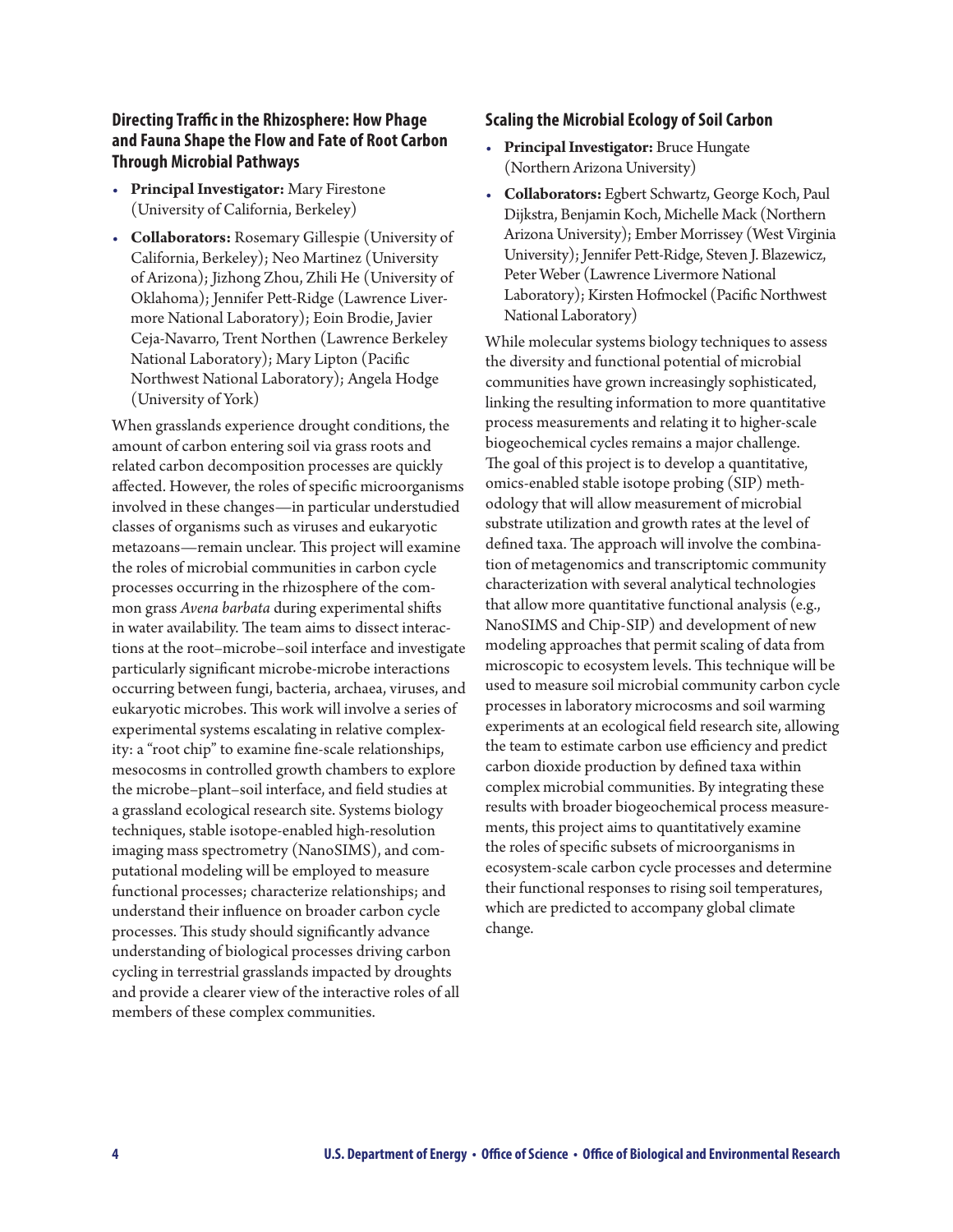## **Systems-Level Understanding of Interconnected Methane and Nitrate Cycles Using Complex Synthetic Communities**

- **Principal Investigator:** Mary Lidstrom (University of Washington)
- **Collaborators:** Ludmila Chistoserdova, David Beck (University of Washington)

In sedimentary environments found in lakes, wetlands, and oceans, limited availability of oxygen results in carbon cycle processes featuring methane—a potent greenhouse gas—as a prominent intermediate or endproduct. Methane-oxidizing microbes occupying the interface between anoxic and oxic zones play a particularly significant role in these ecosystems because they often determine the balance of carbon dioxide versus methane that will be released as the final product of organic matter decomposition. Recent studies of microbial communities inhabiting the sediments of freshwater lakes have suggested factors such as fermentative metabolism, growth on minimal oxygen concentrations, and collaborative metabolic processes all play more important roles in methane cycle processes than previously appreciated. This project will further examine these factors and their influence on carbon cycle processes using constructed model communities of the relevant microorganisms cultivated from freshwater lake sediments. This approach will allow the team to rigorously test hypotheses in controlled experiments, map metabolic networks controlling key processes, and construct predictive computational models of methane cycling. The results of these studies should considerably advance understanding of the underlying mechanisms that control methane cycling in sedimentary ecosystems and help predict how these communities would respond to changing environmental variables.

### **Identification and Ecophysiological Understanding of New Microbial Players, Processes, and Multiscale Interactions in the Global Methane Cycle**

- **Principal Investigator:** Victoria Orphan (California Institute of Technology)
- **Collaborators:** Gene Tyson (The University of Queensland), Mark Ellisman (University of California, San Diego), Christof Meile (University of Georgia), Chris Kempes (Santa Fe Institute), Bob Hettich (Oak Ridge National Laboratory)

In some deep sea sediments, methane is abundantly available as a potential carbon and energy source. However, the absence of oxygen in these environments makes it extremely difficult to eke out enough energy from

methane consumption to enable microbial growth. In these environments, consortia of methane-consuming Archaea and sulfur-reducing bacteria have evolved an intimate partnership known as syntrophy that allows them to collaboratively convert methane to carbon dioxide, gaining energy in the process. Recent findings have revealed a much wider diversity of microbes involved in these processes than previously suspected, and new evidence demonstrates that extracellular electron transfer between the partners plays a critical role in mediating syntrophic methane consumption. This project aims to identify new organisms capable of anaerobic methane oxidation, determine the molecular factors facilitating metabolic coupling and energy transfer, and link their functions to broader biogeochemical processes occurring in sedimentary environments. The team will use a combination of omics-enabled systems biology approaches, stable isotope-enabled high-resolution imaging mass spectrometry (NanoSIMS), and computational modeling approaches that establish spatial patterns of activity in an ecosystem context. This strategy will advance systems biology understanding of the role of microbes in mediating methane-oxidation under anoxic conditions and more clearly establish their linkage to broader biogeochemical processes that compose the global carbon cycle.

## **Illuminating Pathways to Carbon Liberation: A Systems Approach to Characterizing the Consequential Unknowns of Carbon Transformation and Loss from Thawing Permafrost Peatlands**

- **Principal Investigator:** Virginia Rich (Ohio State University)
- **Collaborators:** Matt Sullivan (Ohio State University); Scott Saleska, Bonnie Hurwitz (University of Arizona); Gene Tyson (The University of Queensland); Ruth Varner, Steve Frolking (University of New Hampshire); Jeff Chanton, Bill Cooper (Florida State University); Patrick Crill (Stockholm University); Eoin Brodie, William Riley (Lawrence Berkeley National Laboratory); Malak Tfaily (Pacific Northwest National Laboratory)

Rising temperatures associated with climate change are rapidly thawing permafrost environments across North American, Europe, and Asia, releasing massive amounts of previously frozen soil organic matter to microbial decomposition. In these newly formed wetlands, it will be critical to understand the role of microbial communities in carbon cycling and determine whether carbon dioxide or methane will be the dominant endproduct. This project will examine microbial community dynamics at